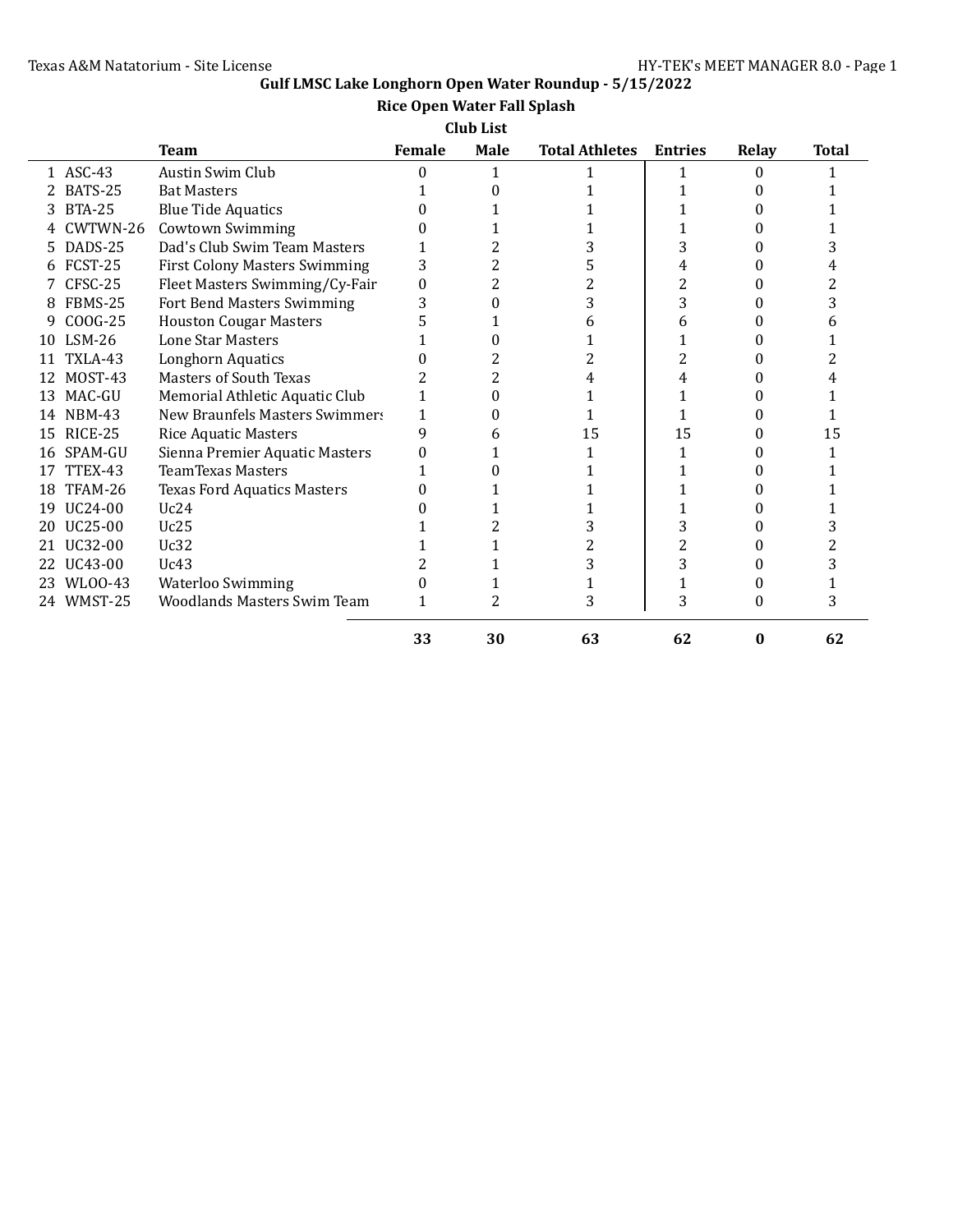**Gulf LMSC Lake Longhorn Open Water Roundup - 5/15/2022**

**Rice Open Water Fall Splash**

**Results - 9:00am**

#### **Event 1 Women 19-99 5k Open Water**

|                     | Comp#                             | <b>Name</b>                                      |    | Age Team    | <b>Finals Time</b>   |
|---------------------|-----------------------------------|--------------------------------------------------|----|-------------|----------------------|
| $\mathbf{1}$        |                                   | 309 Visser, Linda                                |    | 52 COOG-25  | 1:17:24.95           |
| $\overline{2}$      |                                   | 305 Egan, Caroline                               |    | 37 FCST-25  | 1:27:34.80           |
| 3                   |                                   | 312 Hsia, Olivia                                 |    | 28 RICE-25  | 1:41:53.08           |
| 4                   |                                   | 301 Bass, Anna                                   | 42 | BATS-25     | 1:44:33.30           |
|                     |                                   | 313 Lukefahr, Keo                                |    | 52 RICE-25  | <b>NS</b>            |
|                     |                                   | 311 Cooper, Kelly                                |    | 41 NBM-43   | <b>NS</b>            |
|                     | Event 2 Men 19-99 5k Open Water   |                                                  |    |             |                      |
| 1                   |                                   | 304 Lorenz, Andreas                              |    | 61 DADS-25  | 1:14:21.80           |
| $\overline{c}$      |                                   | 307 Wallace, Shawn                               |    | 28 FCST-25  | 1:24:06.64           |
| 3                   |                                   | 308 Bergmann, Jon                                |    | 58 CFSC-25  | 1:25:09.24           |
| $\boldsymbol{4}$    |                                   | 317 Jarvis, Scott                                |    | 64 TFAM-26  | 1:26:42.08           |
| 5                   |                                   | 300 Serra, Lloyd                                 |    | 70 ASC-43   | 1:31:50.30           |
| 6                   |                                   | 319 Jones, George                                |    | 57 UC25-00  | 1:33:19.17           |
| 7                   |                                   | 314 Duong, William                               | 33 | RICE-25     | 1:39:22.58           |
| 8                   |                                   | 320 Pena Ramos, Omar                             |    | 32 UC43-00  | 1:42:09.09           |
| 9                   |                                   | 303 Allen, Doug                                  |    | 63 DADS-25  | 1:44:35.89           |
| 10                  |                                   | 315 Perrin, David                                |    | 40 RICE-25  | 1:45:41.77           |
| 11                  |                                   | 306 Dehgan, Nima                                 |    | 43 FCST-25  | 2:15:32.98           |
|                     |                                   | 302 Yager, Gage                                  |    | 58 CWTWN-26 | <b>NS</b>            |
|                     |                                   | 318 Scammell, David                              |    | 75 UC24-00  | <b>NS</b>            |
|                     |                                   | 316 Thomas, Eric                                 |    | 60 RICE-25  | <b>NS</b>            |
|                     |                                   |                                                  |    |             |                      |
|                     |                                   | Event 3 Women 19-99 2.5k Open Water              |    | 50 DADS-25  |                      |
| 1                   |                                   | 201 Van Nood, Nicole                             | 70 | WMST-25     | 35:11.95             |
| $\overline{c}$<br>3 |                                   | 224 Ernst, Heidi                                 |    | 55 COOG-25  | 45:24.74<br>45:41.27 |
| 4                   |                                   | 206 Hubbard, Cheryl                              |    | 36 TTEX-43  | 47:18.39             |
| 5                   |                                   | 217 Edwards, Martha "jessie"<br>207 Mairs, Heide |    | 62 COOG-25  | 47:35.11             |
| 6                   |                                   | 213 Puechner, Rachel                             |    | 29 RICE-25  | 48:10.45             |
| 7                   |                                   | 203 Muschel, Jodi                                |    | 52 FCST-25  | 49:27.24             |
| 8                   |                                   | 227 Brodeur, Diana                               |    | 47 LSM-26   | 52:51.99             |
| 9                   |                                   |                                                  |    | 73 RICE-25  |                      |
| 10                  |                                   | 214 Thomas, Cynthia<br>212 Lanier, Colette       |    | 64 RICE-25  | 54:45.45<br>55:39.58 |
| 11                  |                                   | 210 Callaway, Linda                              |    | 69 MOST-43  | 1:06:53.61           |
| 12                  |                                   | 218 Reed, Melissa                                |    | 36 UC25-00  | 1:12:05.77           |
| 13                  |                                   | 204 Franssen, Phyllis                            |    | 65 FBMS-25  | 1:12:18.14           |
|                     |                                   | 220 Kostiuk, Elizabeth                           |    | 59 UC32-00  | 1:15:16.80           |
| 14                  |                                   | 205 Hoffman, Melissa                             |    | 60 FBMS-25  | <b>NS</b>            |
|                     |                                   |                                                  |    |             |                      |
|                     | Event 4 Men 19-99 2.5k Open Water |                                                  |    |             |                      |
| 1                   |                                   | 200 Dissinger, John                              |    | 49 BTA-25   | 36:04.49             |
| $\frac{2}{3}$       |                                   | 223 Allen, James                                 | 56 | WL00-43     | 39:02.17             |
|                     |                                   | 226 Huston, Seth                                 | 56 | UC32-00     | 41:33.02             |
| 4                   |                                   | 211 Quint, Marcus                                | 27 | MOST-43     | 45:25.49             |
| 5                   |                                   | 228 Tarr, Jeffrey                                | 63 | SPAM-GU     | 48:20.24             |
| 6                   |                                   | 209 Hong, Jimmy                                  | 32 | TXLA-43     | 50:56.86             |
| 7                   |                                   | 208 Keen, John                                   |    | 59 COOG-25  | 51:29.64             |
| 8                   |                                   | 225 Ernst, Randy                                 | 71 | WMST-25     | 53:42.02             |
| 9                   |                                   | 219 Escaler, Steven                              |    | 45 UC25-00  | 56:13.74             |
| 10                  |                                   | 216 Li, Robert                                   |    | 41 RICE-25  | 56:44.77             |
| 11                  |                                   | 221 Rosin, Greg                                  |    | 71 UC32-00  | 1:01:13.42           |
| 12                  |                                   | 215 Chodorowski, Anthony                         |    | 73 RICE-25  | 1:11:50.02           |